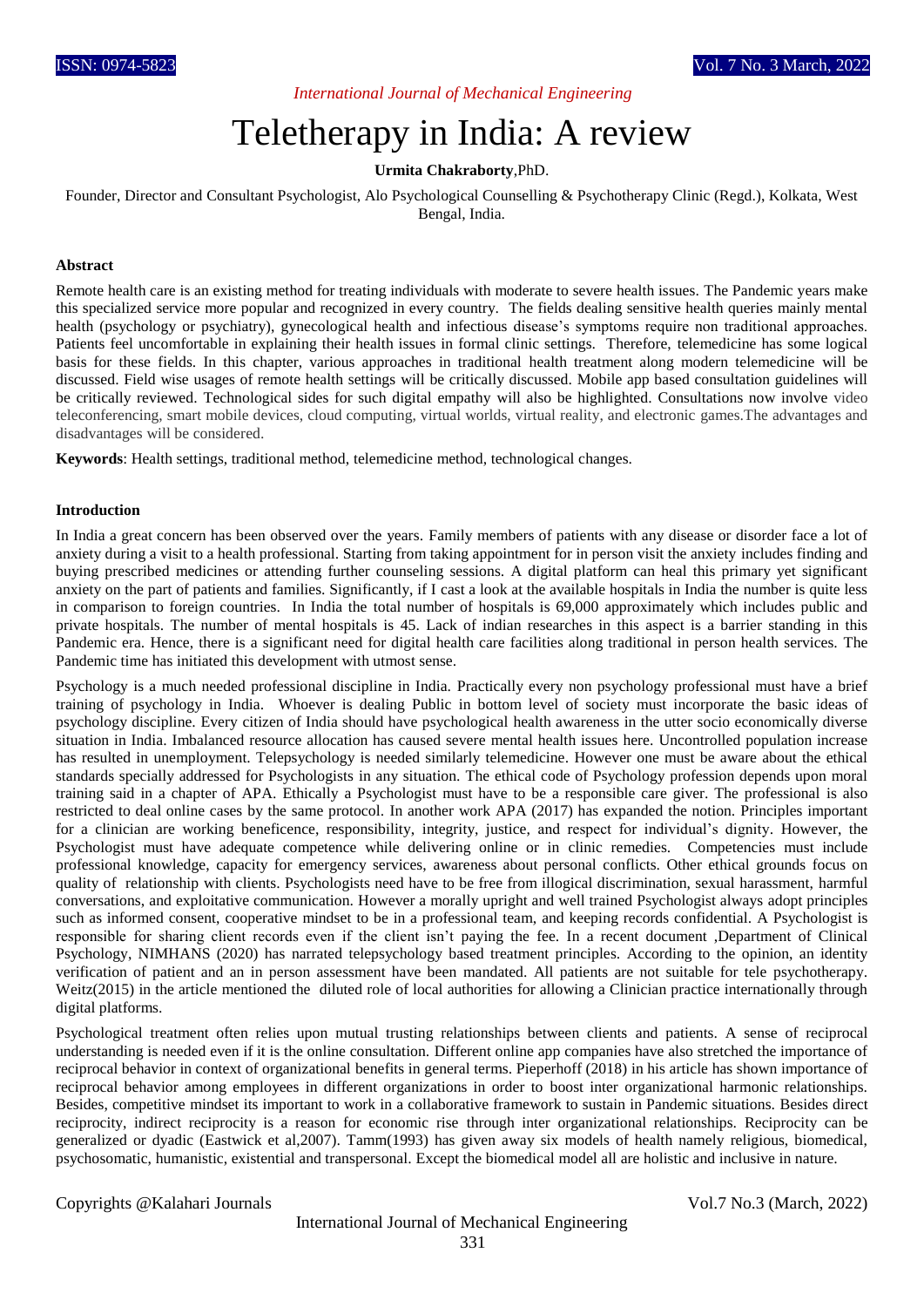In India, telemedicine usage has a long struggling history. In the year 2000 in the village Aragonda in South India telehealth system was first launched (Ganapathy,2006). By that time, India has been empowered with satellite transmission, high speed broadband access,mobile phone technology and witeless communications. According to the author, at the initial phase telehealth had covered almost all major fields namely cardiology, general medicine, general surgery, sexual medicine and dermatology. Telehealth covered applications such as mobile truck based telemedicine, educational video conferencing, and academic activities. During this initial phase concerns were huge for carrying this system for many years ahead. Challenges were acceptance by Indian society at large, inventing low priced hardware and software, drafting telehealth act in India, adequate training of users and providers, authenticating telemedicine units and so on. Overseas telehealth consultation was also a major focus for India. The significant issue was also regarding inclusion of telehealth system in the curriculum. Chellaiyan et al (2019) had spoken about role Govt of India, ISRO,NASA and disaster management led by telemedicine in providing telehealth especially in economically backward regions of India. In the year 2005 health ministry took initiative to spread awareness about telehealth. Supportive systems emerged namely ICMR Arogyasree, village resource centers,National eHealth Authority or NeHA, Authors have also named government's initial projects namely National Rural Telemedicine Network, Digital Medical Library Network , and Pan African eNetwork project, SAARC telemedicine network projects. Kustwar et al(2020) s supported the concerns about telehealth facilities in rural areas . Through telehealth system India is one nation and there is no differences in daily life of people living in villages and those in urban areas. Gap has been reduced in terms of health care facilities. Brindha(2013) has ascertained that with the help of teletherapy, pressure on a single doctor will be decreased. Similarly, number of hospitals will be reduced. Evisit(2021) has depicted the historical background of telemedicine in global arena. In early 19th century radio based communication takes the initial attempt for telehealth services. In 1940 Pennsylvania was the place where electronic medical record transfer was utilized through telephone lines. Rural people were initially connected with health care providers. Then emergency medicine for urban people also was started. Important projects were Space Technology Applied to Rural Papago Advanced Health Care(STARPAHC). Initially radiology images followed by electrocardiographic rhythms were sent as telehealth records of patient 's problems. Shirzadfar et al(2017) had listed several early uses of e health mechanisms. These are.

Supplying medical care in a war area

Transferring medical care to remote scientific stations in Arctic

and Antarctic.

Providing medical care to correctional facilities without

releasing inmates to the hospital.

Digital transmission of radiology images.

In this article necessities in arranging internet facilities has been emphasized. Concerns narrated are

Internet infrastructure improvements

Communication speeds (bandwidth and latency).

Storage of information (databases, object-store for large files

such as images and video).

Accessibility many web services employ backup servers, and

even dynamically start up additional servers if traffic increases.

Standard formats to transmit data (MP4, PNG, etc.).

Security (encryption, password protection, access levels, etc.).

Application development new programming languages

(JavaScript), frameworks, and open-source software (Apache).

The Cloud using virtual servers hosted by an infrastructure

provider such as Amazon Web Services (AWS).

Digitizing information (digital cameras, scanners, etc.).

Much evidences are around medical help transmission. So the e health consisted of

Arranging affordable measurements devices that are widely used

with telemedicine

Smartphone cameras.

Digital stethoscopes.

Ophthalmoscopes (for eye exams).

Otoscopes (for ear exams).

Vital sign monitoring devices.

Copyrights @Kalahari Journals Vol.7 No.3 (March, 2022)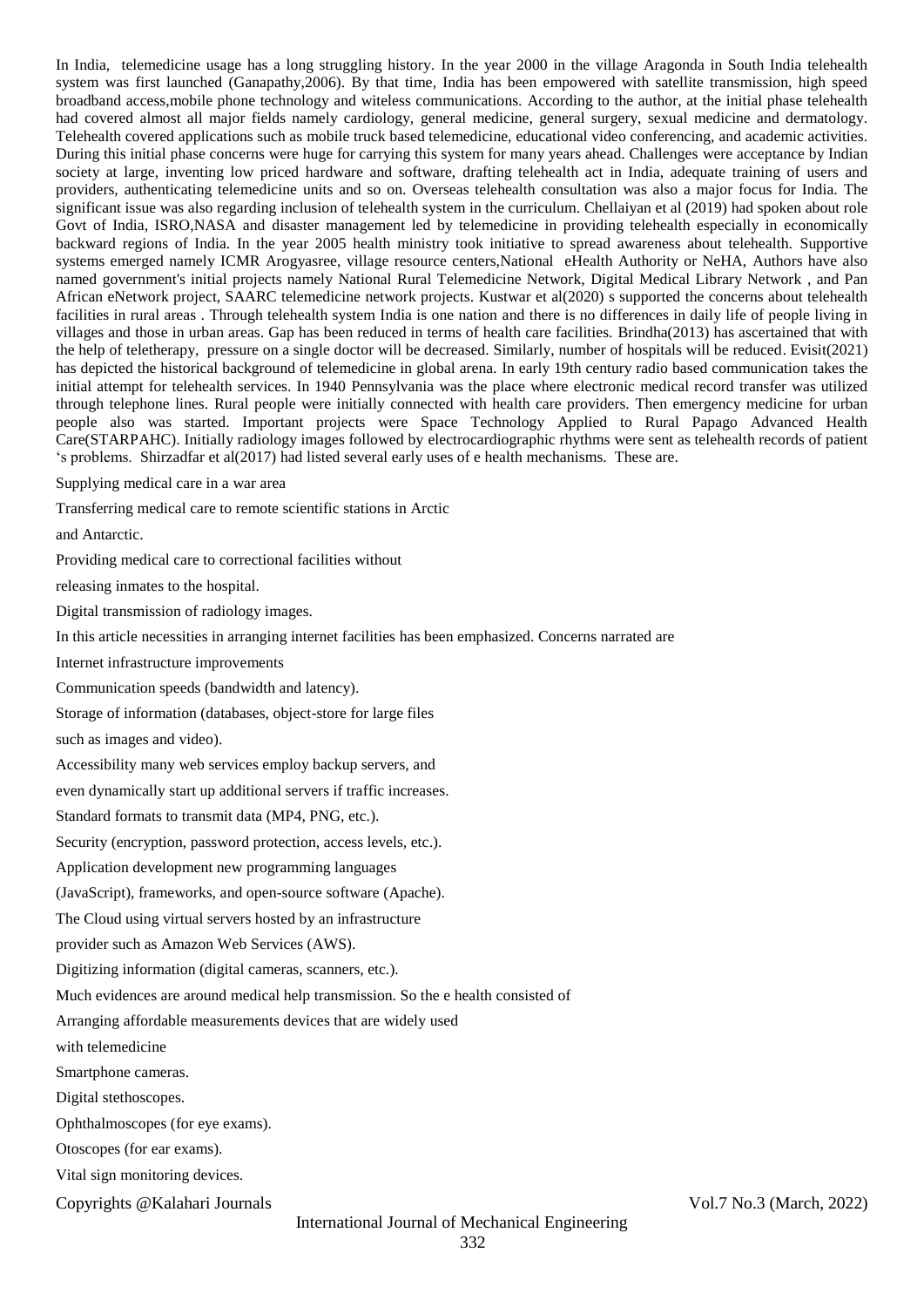Wearable biosensors.

Microstrip patch Antenna.

These authors have also mentioned the inclusion of micro strip patch antenna,ATS I Satelite and ATS 6 Satellite for scientific advancements in telehealth transmission.

Garg $(x)$  has cited Indian national health policy 2017 in the article. After 1983 and 2002 a much waited national level health policy suggested digitalization of health information, district level electronic databases for securing health information, and an integrated health information architecture. This latest policy has also considered a network and exchange methodology for health information to reach everyone. Dahiya(2018) has reported the national health policy 2017 focuses on preventive health issues. It also aimed to reduce the costs and expenses for health services to be obtained by people from diverse backgrounds. Ghosh et al(2017) have suggested more focus to be cast on states of India such as Bihar and Uttar Pradesh for getting health related services. Pandey et al(2010) had listed main sources of health data in India. These are population census, civil registration system,surveys, service records, administrative records.

Online crime in India has raised as reported in news reports. In march 2021 the Hindu has reported a government estimation of 3.17lakhs cyber crimes in India occurred in last 18 months. Still, online health has to be continued for certain significant reasons.

Online treatment procedure is a common approach in India. It can be adopted by a hospital, a clinic or an independent practitioner.

It is being practiced successfully in overseas countries with higher economic standards. Though India is a developing country the same procedure practiced in developed countries has been found efficient. A handy smartphone can now be available in low prices in India which has opened the door. More recently the COVID19 Pandemic situations has taken this way of treatment to the peak. The in clinic and online video consultation methods differ to a certain degree however. But, no difference is substantial if a case is dealt by a trained, empathetic and active professional. Moreover, some departments of health profession do require extreme privacy. The fields such as mental health and gynaecology ask sensitive case histories often. Thus, patients feel unsafe and insecure to meet any professionals from these fields with ailments. The online consultation is thus best way to reach out to the patients with lack of confidence in sharing personal space. Another support came from advanced telecommunications services. Various mobile app technologies have guided the innovative treatment style to become more distributed among Indian population. The practitioners are allowed to ask any amount from patients. Some apps also ask a deducted fee structure to help lower middle class patients. Above all it's the patients who are selecting their doctor. The whole process is quite budget healthy from both sides. The app developers and smartphone manufacturers are making a proportionate business without causing any harm. Ethical parameters are bit different in dealing cases online and in clinic. Visual gestures, vocal tone, whole personality are among them. India's current population in 2021 is 1391.99 million (O'Neill,2021 ) and the number of people using smartphones in the same year is 760 millions ( Statista Research Department, 2021). This estimated digit is quite hopeful for online consultation business.

Evisit(2021) has mentioned telemedicine and its system for delivering treatment help. Analog telephone system can be used in this regard. Basic intention is to offer instant and time saving treatments. Method can be real time or store and forward. In situations, instead live video, still images are taken for future reference. Deldar et al(2016) opined that teleconsultation reduces the effects of distance variable. This type of health facility further facilitates proper diagnosis, treatment plan and referral plan. This study had also cited different tele communication required for telehealth services. It had spoken for a virtual communication between health providers, between physicians and primary care providers, between primary care providers and patients or between physicians and patients. Guillot(2021) has supported in the article on telehealth certain issues. Telehealth has been serving best option for alternative treatment facility in place of office based in person case dealing. It is also best option for treating elderly population. Further fields such as cardiology and mental health are found to be significantly improved by telehealth based protocols. A system of connected communication brings low level of stress. Teladoc.Health(2021) has brought a new telemedicine technology solo which has improved software support for data exchange during virtual communication. It's cloud based integrated service for third party communication on a single platform. Kent (2021) has significantly delineated the importance of artificial intelligence in treatment industries. Field wise different algorithms have been designed for quick investigation of illnesses. This researcher has spoken about machine learning techniques for treatment. New technologies for visual inspection, fastest screening and assessment , pulse and respiration detecting techniques all provided support for telehealth system as an improved platform. Aithority (2020) has ascertained that telehealth platform utilizes technologies covering electronic data and broadcast communications. Mainly four fields can be successfully monitored by the artificial intelligence based telehealth services. These are radiology, pathology, dermatology and psychiatry. Artificial intelligence based telehealth service is assisting elderly population, monitoring remote patients, making diagnosis more accurate, and promoting big data analysis. However security of data has remained utmost important fact. Google AI calculation for clinical data analysis has added a feather to the successful journey of teletherapy. Dyrda (2020) has also ascertained the positive roles of AI in tele care. Support gained for quick gathering of clinical data , sending patients to right Clinician based on questionnaire based information, or setting images for operating cases. Vsee(2020) has also supported the benefits of Artificial Intelligence as a collaborator in telehealth programs. As a technology driven patient care telemedicine system has offered electronic health record system, timely supervision, interactive chatbots, low cost for treatment, and easy clinical diagnosis methodology. Further, uses of natural language processing, advanced medical imaging techniques, telemedicine mobile apps,advanced computer algorithms, personalized care and decision making by technology, AI empowered databases for tele diagnosis, make remote consultation more easier. An electronic reception system enabled by AI has made distant health service more appropriate and accessible in Indian context predictably. Miklashonok (2020) has similarly highlighted the significance of teletherapy renovated by AI technology. Capterra(2021) listed telemedicine softweres. These are continuous care, vivadox, e health flex, simple practice, thera nest, kareo billing, therapy notes etc.. Evisit(2021) gathered supportive

Copyrights @Kalahari Journals Vol.7 No.3 (March, 2022)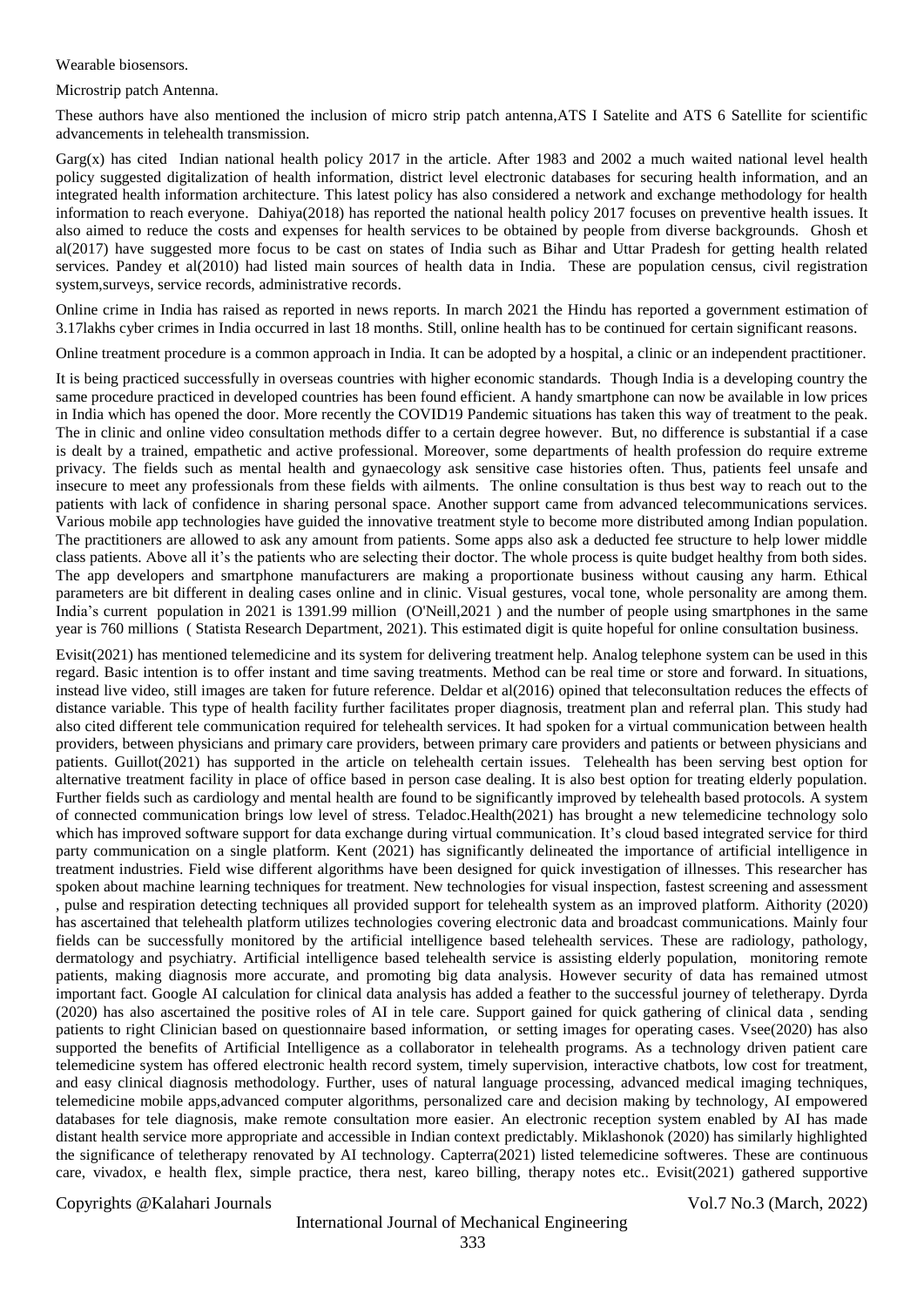evidences for telehealth facility. Most importantly this distantly assisted program help clinicians to understand early warning signs and provide appropriate treatments at the outset. Several clinical devices have been invented for this technology driven care system. This category health service includes store and forward software, real time software, and alike softwares. The features of this highly advanced and sensitive software have high security interms of country wise health acts, intuitive user interface design, electronic visit notes, e prescription and service records, budget friendly. Mocdoc (2020) has cited integrated hospital system that can be followed during Pandemic urgency. Automation and digitization have been inserted in modern hospital care packages. As per this model, a hospital can utilize technological advancements for patient care, billing, security of data, customizable data on dashboards, tele consultation, quick set up, integrated interfaces among all departments in a hospital, affordable pricing. Productivity and reputation have remained the aim for such online patient dealing. MIT Harvard Medical School (2021) has suggested an online bootcamp program for improving health delivery approaches. It has focused on aspects namely online coursework, faculty seminars and team based innovation projects. Hence, an integrated system including global collaboration, interactive sessions and theory practice can solve health issues smoothly. Turner et al(2021) has ascertained efficient telemedicine softweres for healthy and beneficial talk between caregiver and patient. These are

[1. Mend](https://www.mend.com/)

- [2. Doxy.me](https://doxy.me/pricing)
- [3. AMC Health](http://www.amchealth.com/)
- [4. swyMed](http://swymed.com/)
- [5. Teladoc](https://www.teladoc.com/)

Existing medical and health service softweres include

- 6. Medical practice management software
- 7.Electronic Health Record
- 8. Medical billing software platform

All these 8 software can be integrated while connecting with patients during Pandemic era.

Riopel(2020) has discussed telehealth approach while dealing psychological issues. Online consultation has dissolved language barriers along remote distance coverage. Patients with certain psychological issues may find video conferencing a suitable medium to get treated. Pandemic situations have made this possible for these patients who rarely seek help out of uneasiness in direct communication. Telepsychology also comprises of

- 1. Videoconferencing
- 2. Email and telephone
- 3. Real-time chat
- 4. Cell phones
- 5. Websites

This article has also emphasized certain benefits. Online consultation can provide better security. Patients can consult anytime in a day with urgent registration.

International board of credentialing and continuing education standards (2020) is in support of HIPAA system. HIPAA means Health Insurance Portability and Accountability Act of 1996. It is based upon The Privacy Rule, Thee Security Rule, and .The Breach Notification Rule. The softweres under HIPAA are zoom, doxy.me, simplepractice, thera link , and vsee.

Onlinetherapy (2021) has recommended authentic tele mental health platforms namely Vt connect, wecounsel.com. These are few additional servers.

All these 7 softweres are characterized by encrypted online office, video tutorials, e signed document for patients, group sessions, customized branding, online waiting room facility, affordable pricing tiers, and better industry encryption standards. All these are HIPAA approved.

Technological aspects for transferring digital health benefits include latest computer innovation. IOT, Cloud based software, Artificial Intelligence and Blockchain have created this digital savior more stronger. Rahman (2020) has shown five important core technological principles of artificial intelligence. This type of software can create enormous changes in telehealth domain. Computer vision, machine learning, natural language decoding, robotics, and speech identification are the dynamic facilities offered by AI. On the other side, blockchain has certain other elements much advanced for telehealth platform ( iscoop, 2021). The Block chain uses ledger technology, computational technology such as digital signature, distributed network, encryption method, and innovative database. Apart these two, cloud computing is another way of data sending and receiving technology. Three types of cloud computing are doing the data communication. These are softwere, infrastructure, and platform or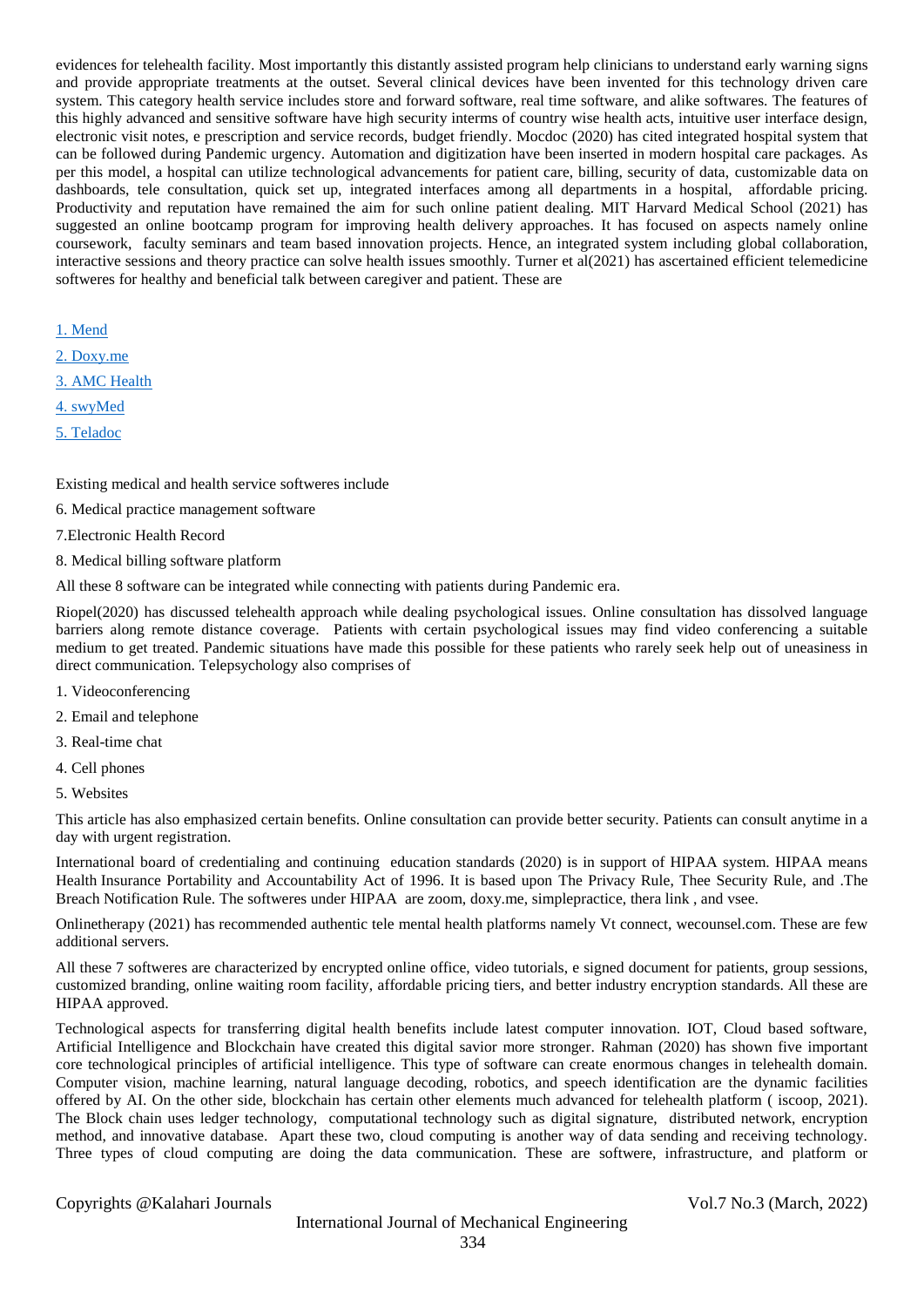SaaS,IaaS,PaaS ( Salesforce platform, 2021). IoT is the basic and earlier technical support for data transfer process. It involves sensor, computer and thing (IoT For All,2021).

### **Method**

Aim of the study is to gather and analyze critically all the relevant literatures for telehealth consultation in India. Psychological teletherapy is another major concerned area. Limitations of telemedicine methodology will also considered.

This is an exploratory research based on secondary data. This systematic review was conducted through searching google based sites publishing articles, five databases including PubMed, Scopus, Embase, Web of Science, and Science Direct, and google books. Predetermined search queries were typed in google search and relevant high quality pieces of writing were included in the two month long study. Inclusion criteria included studies clearly defining any use of telehealth services in all aspects of health care, published from 1993 written in English language and published in peer reviewed journals. Reviewer independently assessed search results, extracted data, and assessed the quality of the included studies. Quality assessment was based on the Critical Appraisal Skills, Narrative synthesis was undertaken to summarize and report the findings. In total 76 pieces of writing concerning tele health care have been included.

### **Discussion**

Becker's Health It (2013) has listed technological systems used in tele care. These are Video conferencing, Wireless technologies ,Data monitoring ,Internet-based technologies ,Smartphone apps ,Interactive voice response technology ,Fax ,Audio conferencing ,Mobile broadband ,Fixed-line broadband ,Mobile diagnostics ,Narrowband technologies.

Penate (2012) has studied internet based psychological treatment with resolved validity issues. This study was successful in showing effectiveness of virtual clinics in dealing anxiety and depression. In another study Monaghesh et al,(2020) noted that telehealth system can be applied in dealing COVID19 Pandemic which has psychological symptoms. This virtual system as per this study observation has been found as effective in stopping direct transmission of the deadly virus. The telehealth system has been found to be composed of email, telephone, live conferencing, social media communications . Villines (2020) has discussed the advantages and disadvantages of using telemedicine through desktops and smartphones. Messaging, live video conferencing and emailing have certain limitations as per this study. The fields of health care requiring physical examination face difficulty in advising patients through this system. Psychological issues are treatable and this study shows the supportive documents. Barriers mentioned are less insurance policies can carry expenses for online consultation and data privacy is questionable. Unencrypted channels can leak confidential information that a patient has shared.

Maheu et al(2012) in their article emphasized on rules of Professional organizations of psychology. It is high time to sustain psychology's leadership position in tele world too. Thus, specific guidelines and policy for science, practice, and education are urgently asked. Protection of clients search for new legal and regulatory steps. Therefore, work for licensure, referrals, client education, privacy, screening, assessment, record keeping, reimbursement, and self-help product development are needed. Protections for psychologists require new risk management procedures. Scope for multidisciplinary health teams has seen and new public and private sector areas are forming in this regard. Ahmed et al(2021) argued that Blockchain technology is a suitable medium for supplying telehealth and telemedicine services. It relies on remote healthcare services in a manner that is decentralized, tamper-proof, transparent, traceable, reliable, trustful, and secure. It accurately identifies frauds related to physician educational credentials and medical testing kits commonly used for home-based diagnosis.Wholesome utilization of blockchain in telehealth and telemedicine technology is still under making. The current blockchain technology provides security and privacy, operational transparency, health records immutability, and traceability to find frauds in patients' insurance claims and practitioner's credentials. Kabir (2012) has mentioned important psychological principles that should be kept in mind while dealing patients in general. These are confidentiality, informed consent, autonomy and diversity on the part of client. All these should be looked into with great vigilance and empathetic mindset. A professional relationship is all that is required in every context between the therapist and client. George et al (2008) have suggested a globalized ethical and regulatory system for online medical practice. The legal, social and ethical limitations in this regard have been pointed out with respect to UK and USA context. Web cam based doctor patient communication has been taken as casual transaction. This sort of treatment may bring out legal issues such as possibility of contra indication of medicine and lack of physical examination. Ethical restrictions may include not following treatment as per patient ' best interest. Shah et al (2018) in their study recommended the notion of teletherapy can be taken by a smaller number of suitable cases. They utilized the Roter interaction analysis system to assess the doctor patient interaction through tele consultation. This study has also emphasized the importance of telemedicine in the time of chronic illness spread worldwide. But on contrary a demand of established trust between doctor and patient has spoken by authors. In another research patients with varicose vein were studied. The patients had attended virtual clinic and traditional clinic. Patients in both clinic setup had been found to have similar pre-operative demographics, clinical classification and patient outcomes (Lin et al, 2020). In a 2018 study cognitive behavior therapy has been administered through online methodology. Clinics in countries such as Sweden, Denmark, Norway, Canada and Australia were included. These clinics maintained systems of governance to monitor quality of care, patient safety, therapist performance and data security. Result of survey indicated good patient 's satisfaction and adequate clinical intervention (Titov et al, 2018). Sussman(2004) has shown the importance of online counseling in the research. Risks of underqualified internet therapists may create sufferings on patients.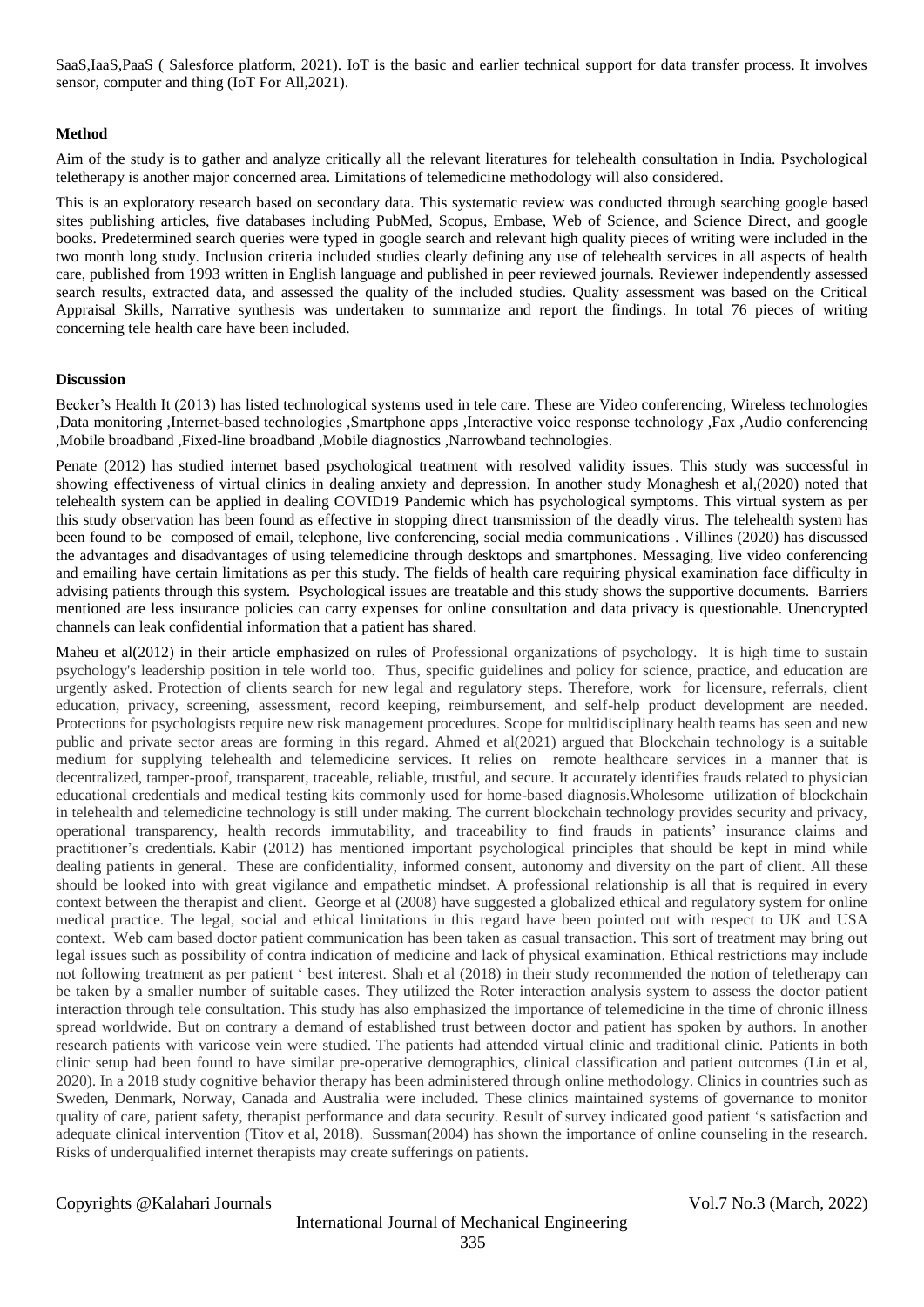Frankland (2010) mentioned barriers during face to face psychotherapy sessions. Boredom and silence on the part of patients, verbal attacks on therapists and sadness in therapy taking clients. Apart them, erotic transference and counter transference are of major concerns according to him. Hence, online consultation could be a better medium to deal sensitive cases. Chamberlain(2021) has narrated the best way to treat a patient with psychological issues is by connections. Thus, to maintain a best connectivity with patients is only possible through online consultation. McLeod(2013) made a clear conclusion that practice goes hand in hand with research. The four types of knowledge namely personal, practical, theoretical and research work simultaneously in a therapy while dealing a psychological case. Zeavin(2021) has proposed a thorough investigation in tele psychological guidance since the Freud's time. He has included a detailed analysis of Psychotherapy across distance and time, from Freud's treatments by mail to crisis hotlines, radio call-ins, chatbots, and Zoom sessions. Scharff(2013) had discussed Psychoanalysis through online medium. Emphasis has given on fast spreading economic changes that led people relocate for work. Skype based computer to computer communication has been prioritized. Cruz-Cunha et al(2010) have directed utilization of certain technologies while providing tele health services. Besides, using biomedical wearable systems, emerging techniques namely intrabody communication, Microsystems for wireless sensor networks, hierarchical wireless networks, and quantum computation in medical image processing can provide smooth communication. Critical areas have been discussed by the authors. These are telehealth access by blind people, telerehabilitation facilities, and oncology care for patients and their family members. National Research Council (2015) had given immense focus on concepts such as connecting home health care with larger health care ecosystem and bridging health care with social services. Jude et al(2019) supported the roles of computational biology and bioinformatics in telehealth services. CDSS, WBAN, and telemetry system, and machine learning systems have been given full emphasis. Telehealth strategies can treat patients with hypertension, hyperbillirubinemia, diabetic retinopathy and cardiac problems. Anandabazar news report (2021) showed that wifi Router causes brain abnormalities due to non ionizing radiation. It poses threats for online services. Stamm et al(2000) outlined telehealth evaluation method where Psychologist's role has been emphasized. Besides assessing government policies, technology a Psychologist can be enrolled to assess staffs and other clinicians practicing on a same telehealth company. Therefore according to these authors this is justified to understand telemedical system comprised of two different aspects. These are technology aspect and human aspects. The technology aspect further includes transmission, network support, data storage, and specialty equipment. The human aspect constitutes the technical training, informatics, remote consultation and supervision, specific services namely prevention, education, assessment, treatment, aftercare. The vital human aspect is maintenance of the services offered through education and self care. Board of Governors (2020) has ascertained telemedicine practice guidelines in Indian context.

Different communication channels for telehealth system are mentioned below.

Video mode includes Telemedicine facility, Apps, Video on chat platforms, Facetime .

Advantages are.

Closest to an in person-consult, real time interaction Patient identification is easier RMP can see the patient and discuss with the caregiver Visual cues can be perceived

Inspection of patient can be carried out

Weaknesses are.

Is dependent on high quality internet connection at both ends, else will lead to a sub optimal exchange of information Since there is a possibility of abuse/ misuse, ensuring privacy of patients in video consults is extremely important.

Audio modes are Phone,VOIP, Apps Strengths are.

Convenient and fast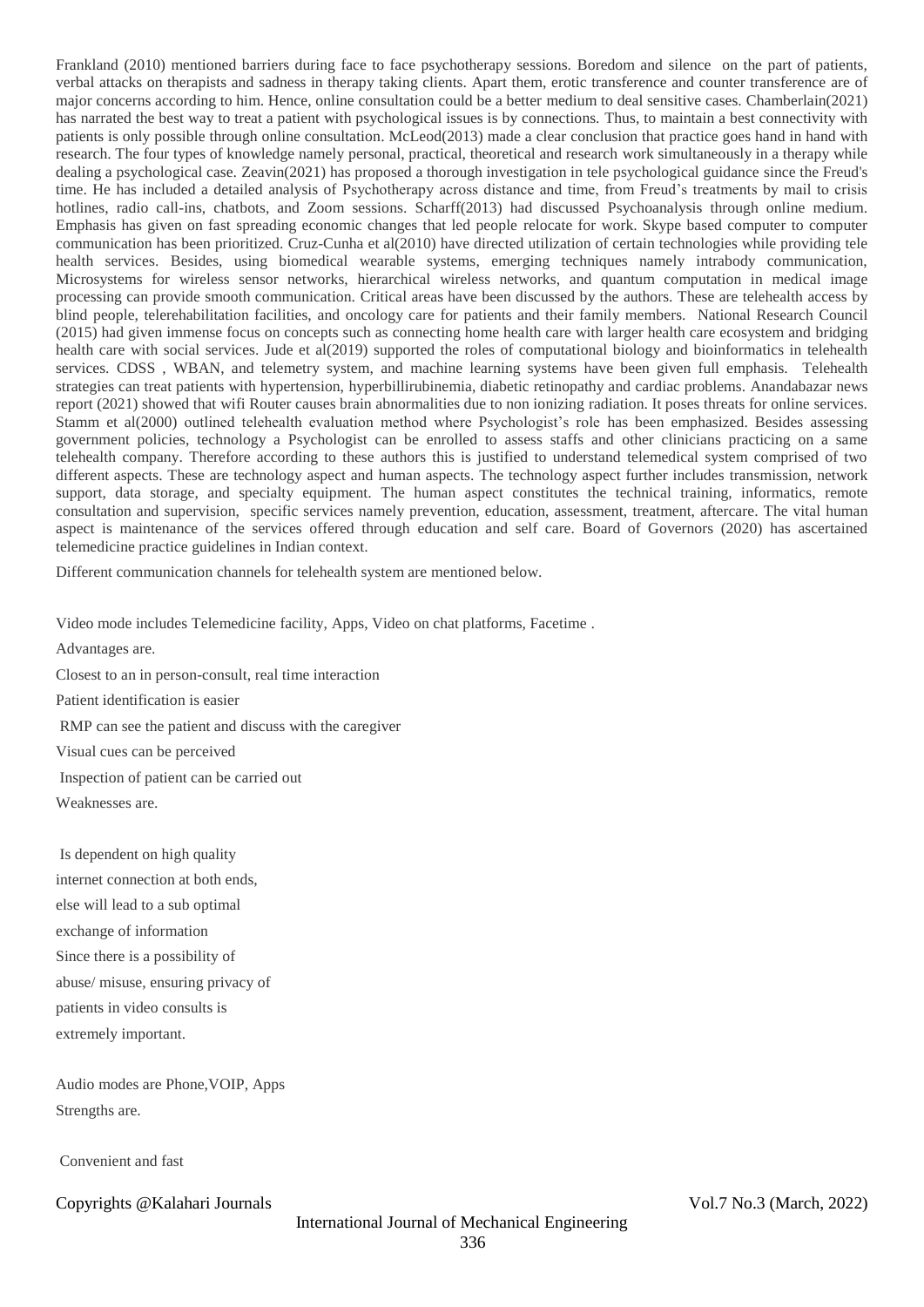Unlimited reach Suitable for urgent cases No separate infrastructure required Privacy ensured Real-time interaction. Limitations are.

Non-verbal cues may be missed Not suitable for conditions that require a visual inspection (e.g. skin, eye or tongue examination), or physical touch Patient identification needs to be clearer, greater chance of imposters representing the real patient

Text based modes are Specialized Chat based Telemedicine, Smartphone Apps, SMS,Websites.

Strengths are Convenient and quick Documentation & Identification may be an integral feature of the platform Suitable for urgent cases, or follow-ups, second opinions provided RMP has enough context from other sources, limitations are.

Besides the visual and physical touch, text-based interactions also miss the verbal cues Difficult to establish rapport with the patient. messaging systems e.g. WhatsApp, Google Hangouts, FB Messenger No separate infrastructure required, Can be real time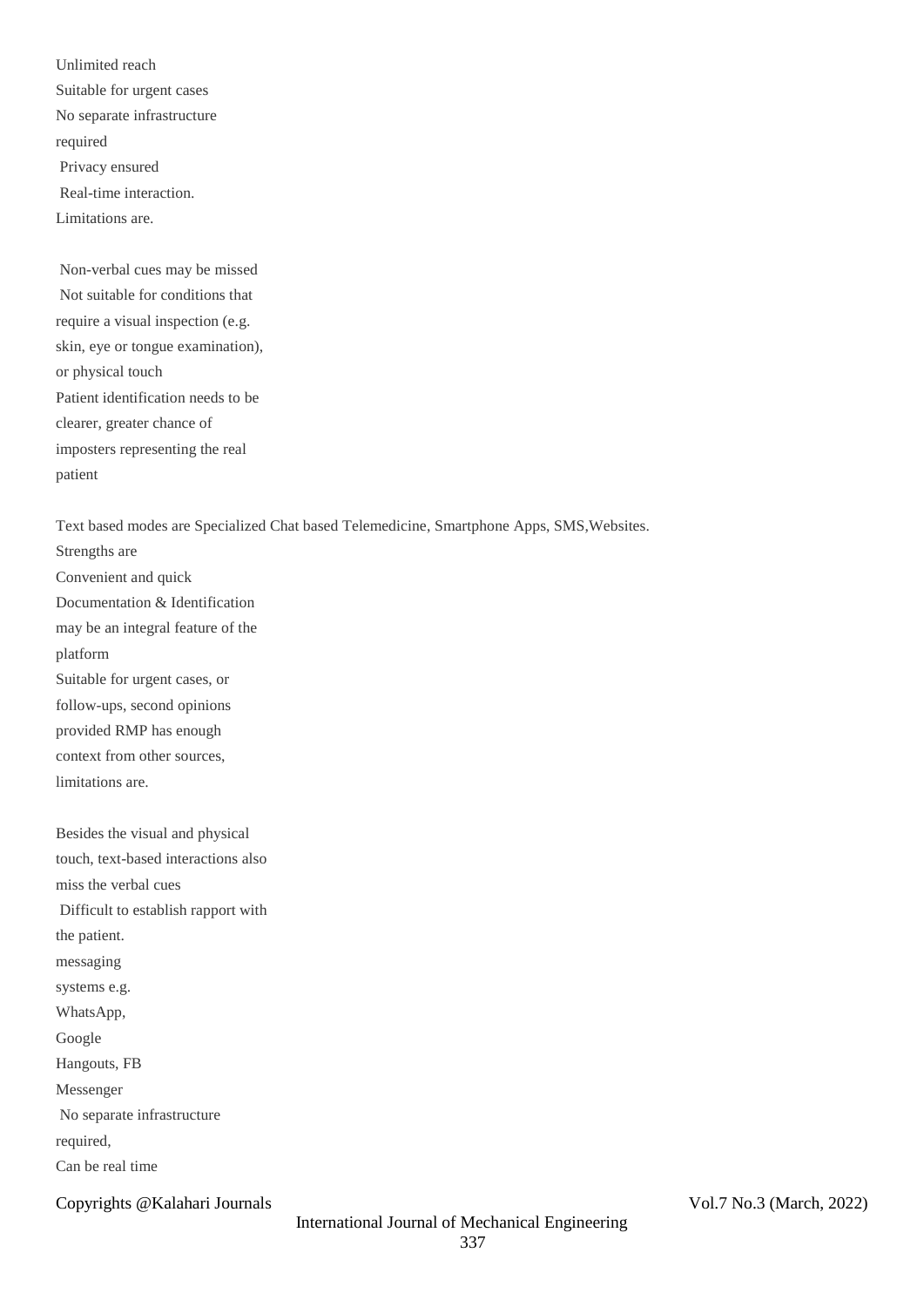Cannot be sure of identity of the doctor or the patient ASYNCHRONOUS modes.

Email Fax, recordings etc. Strengths are.

Convenient and easy to document No specific app or download Requirement Images, data, reports readily shared No separate infrastructure required More useful when accompanied with test reports and follow up and second opinions Limitations are. Not a real time interaction, so just one-way context is available, relying solely on the articulation by the patient Patient identification is document based only and difficult to confirm Non-verbal cues are missed There may be delays because the Doctor may not see the mail Immediately consultation

Aspects in any telemedicine consultation are.

1 Context

2 Identification of RMP and Patient

3 Mode of Communication

4 Consent

5 Type of Consultation

6 Patient Evaluation

7 Patient Management

Patient management is important according to this circular which includes patient education on health, counseling and treatment.

World health Organization(2010) has depicted pertinent barriers of teletherapy. Human factors, cultural factors, linguistic factors, economic factors, legal and technological factors are among them. Softwere and hardware breakdown often cause disruption in communication between patients and doctors. Additionally, a comprehensive international legal framework refrains professionals from offering help in distant regions. Lack of understanding of ICT usage and non traditional service models for tele care on the

Copyrights @Kalahari Journals Vol.7 No.3 (March, 2022)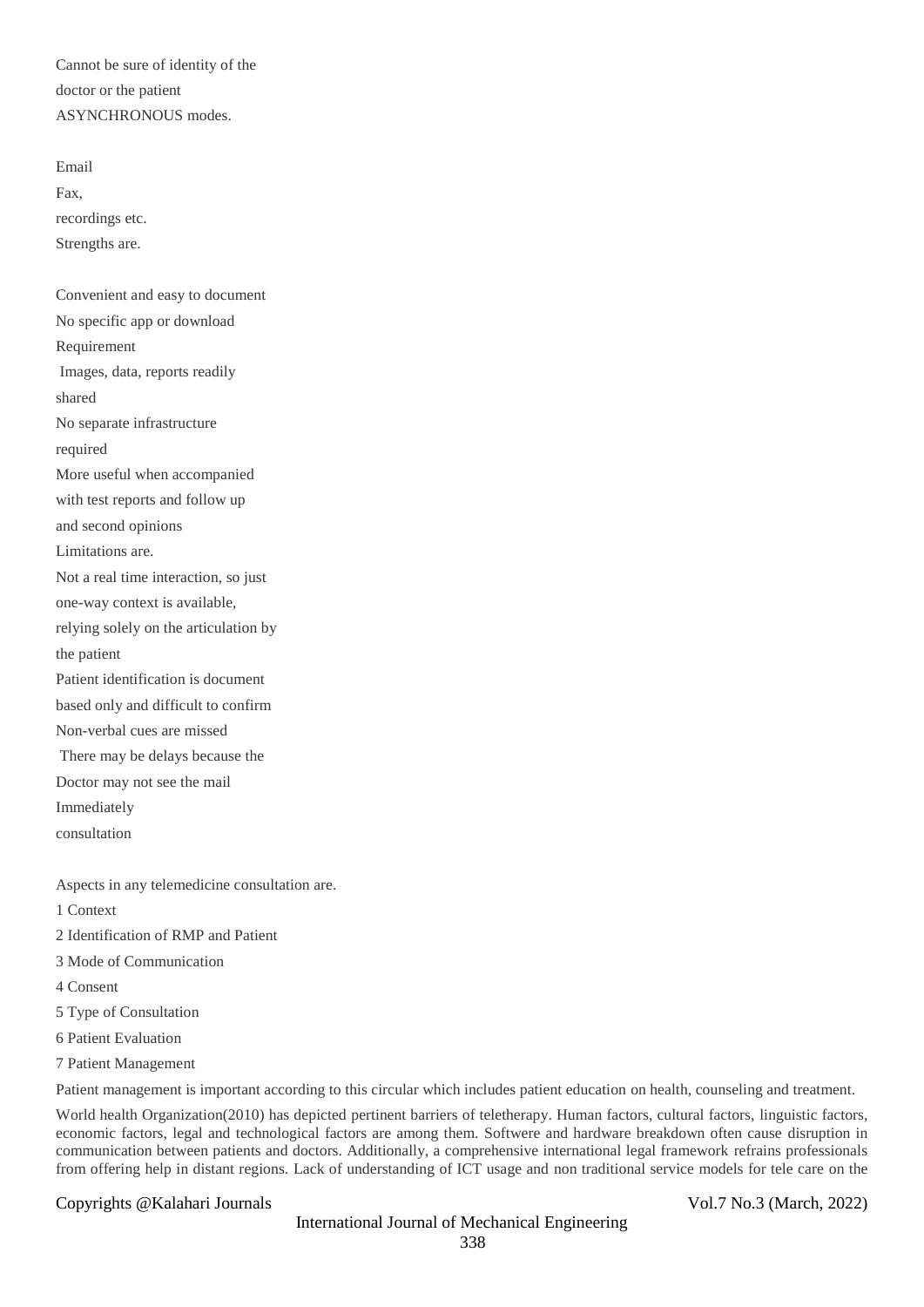part of patients is a significant hindrance. Confidentiality, dignity and privacy are the core standards to be maintained despite these challenges. Cross border legal permissions need to be looked with great concerns while dealing international patients. According to this report, implementation of policies for telehealth had been found less within Africa, the Eastern Mediterranean and South-East Asia. 47th National Annual Conference of Indian Association of Clinical Psychologists.(2021) has suggested various advantageous aspects of online psychological consultations. Various laws namely Mental Health Care Act 2017, The National Commission for Allied and Healthcare Profession Act 2021, POCSO Act, 2012 and Persons with Disability Act 2016 have to be kept in knowledge. Further, needs of patients would be assessed prior to beginning of tele sessions. Psychiatric medication or hospitalization along local psychiatric help will be served besides psychological supervision. Severe psychopathology and suicidal risk comprise the yardstick for excluding patients from telehealth platform as per this conference discussion. A professional who is offering service through telehealth platform is anyone who is fulfilling the Indian act wise guidelines. In the light of current reforms, tele-psychotherapist is basically a clinical psychologists or Consultant Psychologist or Counselor in India, according to the Rehabilitation Council of India (RCI) guidelines, along The National Commission for Allied and Healthcare Profession Act 2021. The professional can be a qualified mental health professionals as per the Mental Health Care Act, 2017, trainee clinical psychologists, from RCI recognized training institutes, receiving documented supervision from qualified clinical psychologists. However, a post graduate degree with specialization in Clinical Psychology is the only needed knowledge during COVID19 Pandemic in common sense. American Psychological Association (2013) says that the practice of telepsychology involves certain arrangements. These are legal requirements, ethical standards, telecommunication technologies, intra and interagency policies, and other external constraints, along particular professional context. Certain US based task forces are responsible for telepsychology to emerge. These are.

the Committee on National Security Systems (2010),

the U.S. Department of Health and Human Services,

Health Resources and Services Administration (2010), and

the U. S. Department of Commerce,National Institute of Standards and Technology (2008,

2011).

The guidelines involve compliance with following issues

- 1. Competencies of Psychologists
- 2. Standards of care during telepsychology sessions
- 3. Informed Consent
- 4. Confidentiality of data and information
- 5. Security and transmission of data and information
- 6. Disposal of data, information and technologies
- 7. Testing and assessment issues
- 8. Inter jurisdictional practice

Australian Psychology Society has ascertained certain exclusive criteria for telehealth practices. Maintaining an adequate eye contact and auditory sensation is needed. Apart this vital criterion, cultural competence and professional manners in termination of sessions are to be looked into with caution.

Bennett has observed that blockchain technology based telemedicine system has a robust application in nearer future. It has improved quality of data emerged during patient care. For payment, several bitcoin or token systems came under blockchain technology. These are patientory, healthcoin,dentacoin, ethereum. These are cryptocurrencies used in blockchain based tele services. Through such easy, cost effective patient centric system early detection of diseases is possible. Further it will reduce costs of medicine and health insurance policies.

During online sessions interpersonal adjustment between the therapist and client is important. Kenny(1994) assumed interpersonal perception has certain qualities namely friendliness, intelligence and sociability. During online sessions the expression of these qualities from both sides is needed for a successful intervention. Interpersonal perception has been prioritized by the author to include features such as assimilation, consensus, uniqueness, Reciprocity, target accuracy, assumed reciprocity, meta accuracy, assumed similarity, self order agreement. All these nine qualities reflect perception of other person with some reference to perception of self in a certain context. Any psychological healing must consider these qualities while interacting through video conferencing.

Blockchain technology is important in redefining telepsychology as a practicing field. Strebko et al(2018) has highlighted important mechanisms of block chain method. Block chain technology involves data, hash value, secured hash value, and digitally signed data. This system works without

Intermediary. Any person of this Blockchain can make the

Decisions. Each action is recorded to the Blockchain and the data of

records are available to every participant of this Blockchain

and cannot be changed or deleted. The results of this recording

Copyrights @Kalahari Journals Vol.7 No.3 (March, 2022)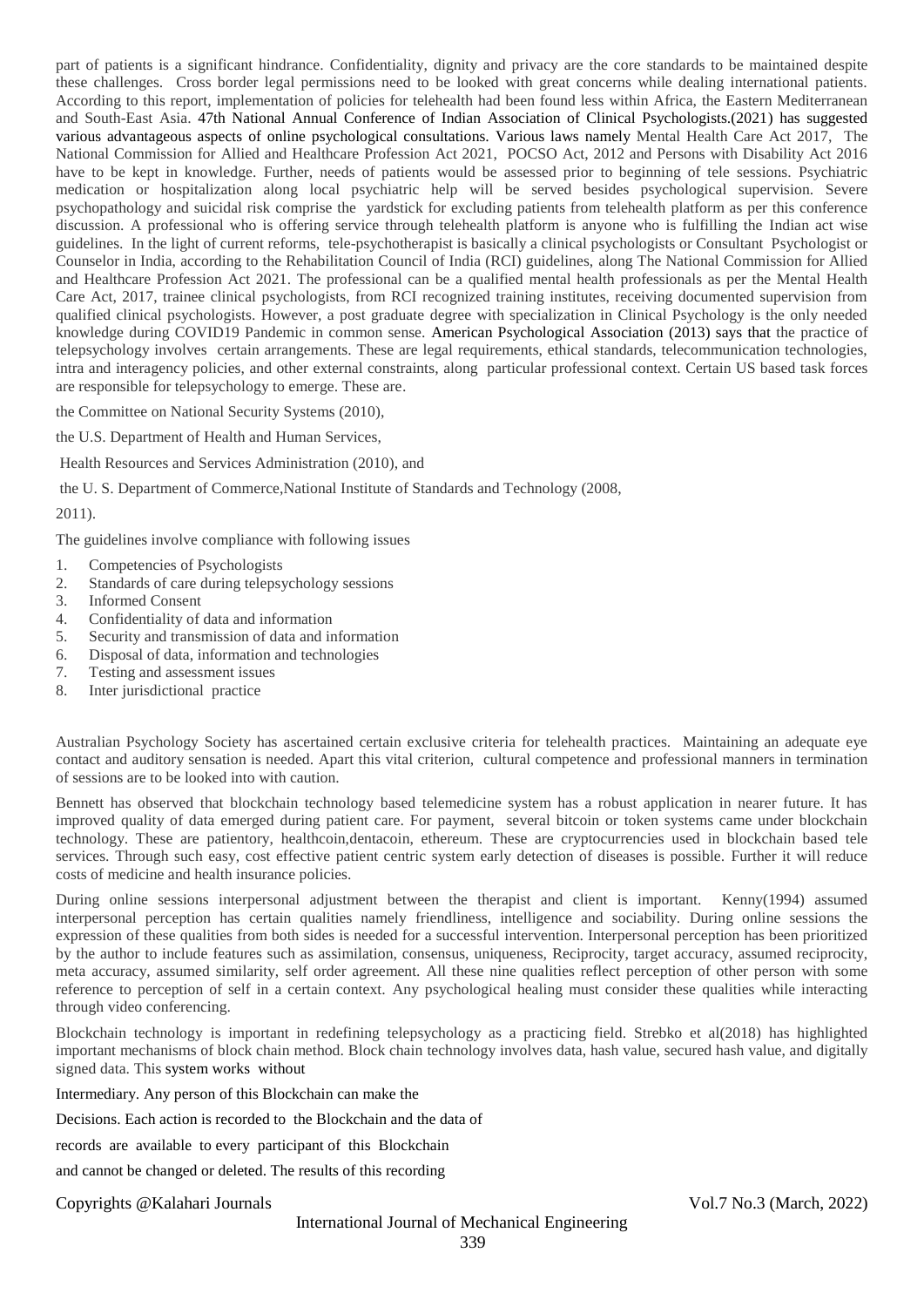give the Blockchain's transparency, immutability and trusty. It has another advantage of faster processing than any other software. The disadvantages include energy, cost and signature verification. Ambika et al (2019) have suggested applications of block chain technology. These are Diamonds, Health Care, Land Registry, Education, Smart Contract, IBM, Governance Organization, Waste Management, Income Tax,

Insurance, Smart Cities, Ballot Polling, Pharmaceuticals

Industry and many more applications. These authors also mentioned that blockchain technology uses small log and centralized technology. Chowdhury et al(2012) mentioned artificial intelligence is advantageous because some features namely real-time sensing, detection, response, and control. Knop et al(2020) have observed phenomenological misunderstanding during digitally arranged clinical health services.

#### **Conclusion**

The progress in the teletherapy field is considerable. Supportive government policies have made the telehealth area more suitable and successful. Technology driven health care has limitations as well. In person patient dealing has certain advantages over video clinic. Though contextual effects turn limitations into facilities often. Indian economic context, socio political situations and high population are considerable aspects always.

### **References**

- 1. Penate,W.(2012). About the effectiveness of telehealth procedures in psychological treatments. International Journal of Clinical and Health Psychology, 12(3),461-473.
- 2. Monaghesh,E., & Hajizadeh,A. (2020). The role of telehealth during covid-19 outbreak:A systematic review based on current evidences. BMC Public Health, 20,1193.
- 3. Villines,Z. (2020). Telemedicine benefits:For patients and professionals. Retrieved from <https://www.medicalnewstoday.com/articles/telemedicine-benefits>
- 4. Becker's Health It.(2013). 12 technologies used in telehealth programs. Retrieved from [https://www.beckershospitalreview.com/healthcare-information-technology/12-technologies-used-in-telehealth](https://www.beckershospitalreview.com/healthcare-information-technology/12-technologies-used-in-telehealth-programs.html)[programs.html](https://www.beckershospitalreview.com/healthcare-information-technology/12-technologies-used-in-telehealth-programs.html)
- 5. Evisit. (2021). What is telemedicine technology? Retrieved from [https://evisit.com/resources/what-is-telemedicine](https://evisit.com/resources/what-is-telemedicine-technology/)[technology/](https://evisit.com/resources/what-is-telemedicine-technology/)
- 6. Deldar,K.,Bahaadinbeigy,K.,Tara,S.M. (2016). Teleconsultation and clinical decision making:A systematic review. Acta Inform Med,24(4),286-292.
- 7. Guillot, C. (2021). 6 reasons telehealth is now more important than ever. Retrieved from [https://healthtechmagazine](https://healthtechmagazine-net.cdn.ampproject.org/v/s/healthtechmagazine.net/article/2020/05/6-reasons-telehealth-now-more-important-ever?amp_js_v=a6&_gsa=1&&usqp=mq331AQHKAFQArABIA%3D%3D#aoh=16229034761133&referrer=https%3A%2F%2Fwww.google.com&_tf=From%20%251%24s&share=https%3A%2F%2Fhealthtechmagazine.net%2Farticle%2F2020%2F05%2F6-reasons-telehealth-now-more-important-ever)[net.cdn.ampproject.org/v/s/healthtechmagazine.net/article/2020/05/6-reasons-telehealth-now-more-important](https://healthtechmagazine-net.cdn.ampproject.org/v/s/healthtechmagazine.net/article/2020/05/6-reasons-telehealth-now-more-important-ever?amp_js_v=a6&_gsa=1&&usqp=mq331AQHKAFQArABIA%3D%3D#aoh=16229034761133&referrer=https%3A%2F%2Fwww.google.com&_tf=From%20%251%24s&share=https%3A%2F%2Fhealthtechmagazine.net%2Farticle%2F2020%2F05%2F6-reasons-telehealth-now-more-important-ever)[ever?amp\\_js\\_v=a6&amp\\_gsa=1&amp&usqp=mq331AQHKAFQArABIA%3D%3D#aoh=16229034761133&referrer=https](https://healthtechmagazine-net.cdn.ampproject.org/v/s/healthtechmagazine.net/article/2020/05/6-reasons-telehealth-now-more-important-ever?amp_js_v=a6&_gsa=1&&usqp=mq331AQHKAFQArABIA%3D%3D#aoh=16229034761133&referrer=https%3A%2F%2Fwww.google.com&_tf=From%20%251%24s&share=https%3A%2F%2Fhealthtechmagazine.net%2Farticle%2F2020%2F05%2F6-reasons-telehealth-now-more-important-ever) [%3A%2F%2Fwww.google.com&amp\\_tf=From%20%251%24s&ampshare=https%3A%2F%2Fhealthtechmagazine.net%2F](https://healthtechmagazine-net.cdn.ampproject.org/v/s/healthtechmagazine.net/article/2020/05/6-reasons-telehealth-now-more-important-ever?amp_js_v=a6&_gsa=1&&usqp=mq331AQHKAFQArABIA%3D%3D#aoh=16229034761133&referrer=https%3A%2F%2Fwww.google.com&_tf=From%20%251%24s&share=https%3A%2F%2Fhealthtechmagazine.net%2Farticle%2F2020%2F05%2F6-reasons-telehealth-now-more-important-ever) [article%2F2020%2F05%2F6-reasons-telehealth-now-more-important-ever](https://healthtechmagazine-net.cdn.ampproject.org/v/s/healthtechmagazine.net/article/2020/05/6-reasons-telehealth-now-more-important-ever?amp_js_v=a6&_gsa=1&&usqp=mq331AQHKAFQArABIA%3D%3D#aoh=16229034761133&referrer=https%3A%2F%2Fwww.google.com&_tf=From%20%251%24s&share=https%3A%2F%2Fhealthtechmagazine.net%2Farticle%2F2020%2F05%2F6-reasons-telehealth-now-more-important-ever)
- 8. Teladoc.Health. (2021). Every use case.One software platform. Retrieved from [https://intouchhealth.com/virtual-care](https://intouchhealth.com/virtual-care-platform/solo/?gclid=Cj0KCQjwweyFBhDvARIsAA67M71nkjkIe6QguwJlHVrW04RqtcSZbIcH7web5z2lnabnFizebZ7PAEcaAr-OEALw_wcB#la_demo)[platform/solo/?gclid=Cj0KCQjwweyFBhDvARIsAA67M71nkjkIe6QguwJlHVrW04RqtcSZbIcH7web5z2lnabnFizebZ7PA](https://intouchhealth.com/virtual-care-platform/solo/?gclid=Cj0KCQjwweyFBhDvARIsAA67M71nkjkIe6QguwJlHVrW04RqtcSZbIcH7web5z2lnabnFizebZ7PAEcaAr-OEALw_wcB#la_demo) [EcaAr-OEALw\\_wcB#la\\_demo](https://intouchhealth.com/virtual-care-platform/solo/?gclid=Cj0KCQjwweyFBhDvARIsAA67M71nkjkIe6QguwJlHVrW04RqtcSZbIcH7web5z2lnabnFizebZ7PAEcaAr-OEALw_wcB#la_demo)
- 9. Kent,J. (2021). Artificial intelligence enhances preventive care,telehealth. Retrieved from <https://healthitanalytics.com/news/artificial-intelligence-enhances-preventive-care-telehealth>
- 10. Aithority. (2020). AI in telemedicine: Augmenting healthcare services in 2020. Retrieved from [https://aithority.com/ait](https://aithority.com/ait-featured-posts/ai-in-telemedicine/)[featured-posts/ai-in-telemedicine/](https://aithority.com/ait-featured-posts/ai-in-telemedicine/)
- 11. Dyrda,L. (2020). The role of ai in telemedicine. Retrieved from [https://www.beckershospitalreview.com/telehealth/the-role](https://www.beckershospitalreview.com/telehealth/the-role-of-ai-in-telemedicine.html)[of-ai-in-telemedicine.html](https://www.beckershospitalreview.com/telehealth/the-role-of-ai-in-telemedicine.html)
- 12. Vsee. (2020). What does the rise of artificial intelligence mean for the future of telehealth? Retrieved from <https://vsee.com/blog/artificial-intelligence-future-telehealth/>
- 13. Miklashonok, O. (2020). How is artificial intelligence transforming telemedicine? Retrieved from [https://litslink](https://litslink-com.cdn.ampproject.org/v/s/litslink.com/blog/how-is-artificial-intelligence-changing-telemedicine.amp?amp_js_v=a6&_gsa=1&usqp=mq331AQHKAFQArABIA%3D%3D#aoh=16229554823248&referrer=https%3A%2F%2Fwww.google.com&_tf=From%20%251%24s&share=https%3A%2F%2Flitslink.com%2Fblog%2Fhow-is-artificial-intelligence-changing-telemedicine)[com.cdn.ampproject.org/v/s/litslink.com/blog/how-is-artificial-intelligence-changing](https://litslink-com.cdn.ampproject.org/v/s/litslink.com/blog/how-is-artificial-intelligence-changing-telemedicine.amp?amp_js_v=a6&_gsa=1&usqp=mq331AQHKAFQArABIA%3D%3D#aoh=16229554823248&referrer=https%3A%2F%2Fwww.google.com&_tf=From%20%251%24s&share=https%3A%2F%2Flitslink.com%2Fblog%2Fhow-is-artificial-intelligence-changing-telemedicine)[telemedicine.amp?amp\\_js\\_v=a6&amp\\_gsa=1&usqp=mq331AQHKAFQArABIA%3D%3D#aoh=16229554823248&referrer](https://litslink-com.cdn.ampproject.org/v/s/litslink.com/blog/how-is-artificial-intelligence-changing-telemedicine.amp?amp_js_v=a6&_gsa=1&usqp=mq331AQHKAFQArABIA%3D%3D#aoh=16229554823248&referrer=https%3A%2F%2Fwww.google.com&_tf=From%20%251%24s&share=https%3A%2F%2Flitslink.com%2Fblog%2Fhow-is-artificial-intelligence-changing-telemedicine) [=https%3A%2F%2Fwww.google.com&amp\\_tf=From%20%251%24s&ampshare=https%3A%2F%2Flitslink.com%2Fblog](https://litslink-com.cdn.ampproject.org/v/s/litslink.com/blog/how-is-artificial-intelligence-changing-telemedicine.amp?amp_js_v=a6&_gsa=1&usqp=mq331AQHKAFQArABIA%3D%3D#aoh=16229554823248&referrer=https%3A%2F%2Fwww.google.com&_tf=From%20%251%24s&share=https%3A%2F%2Flitslink.com%2Fblog%2Fhow-is-artificial-intelligence-changing-telemedicine) [%2Fhow-is-artificial-intelligence-changing-telemedicine](https://litslink-com.cdn.ampproject.org/v/s/litslink.com/blog/how-is-artificial-intelligence-changing-telemedicine.amp?amp_js_v=a6&_gsa=1&usqp=mq331AQHKAFQArABIA%3D%3D#aoh=16229554823248&referrer=https%3A%2F%2Fwww.google.com&_tf=From%20%251%24s&share=https%3A%2F%2Flitslink.com%2Fblog%2Fhow-is-artificial-intelligence-changing-telemedicine)
- 14. Capterra. (2021). Telemedicine software. Retrieved fro[m https://www.capterra.com/telemedicine-software/](https://www.capterra.com/telemedicine-software/)
- 15. Evisit.(2021). Telemedicine software and devices. Transforming healthcare delivery. Retrieved from <https://evisit.com/resources/telemedicine-software/>
- 16. Mocdoc. (2020). Complete integrated hospital management system. Retrieved from<https://mocdoc.com/>
- 17. MIT Harvard Medical School. (2021). Healthcare innovation bootcamp. Retrieved from [https://learn](https://learn-bootcamp.mit.edu/healthcare-innovation?utm_medium=sem&utm_source=google&utm_campaign=obhh&utm_term=telehealth&utm_content=aw-c&utm_term=telehealth&utm_campaign=Online+Healthcare+Innovation+Bootcamp+-+C/India&utm_source=adwords&utm_medium=ppc&hsa_acc=9651610909&hsa_cam=10387455597&hsa_grp=104583673433&hsa_ad=521460367900&hsa_src=g&hsa_tgt=kwd-13152760&hsa_kw=telehealth&hsa_mt=b&hsa_net=adwords&hsa_ver=3&gclid=Cj0KCQjwweyFBhDvARIsAA67M73pYS7QvuEbMDIEnMIXgjkc5MlcL6xuiqWEG66pDPevUnk5TvYmTa0aAuI2EALw_wcB)[bootcamp.mit.edu/healthcare-](https://learn-bootcamp.mit.edu/healthcare-innovation?utm_medium=sem&utm_source=google&utm_campaign=obhh&utm_term=telehealth&utm_content=aw-c&utm_term=telehealth&utm_campaign=Online+Healthcare+Innovation+Bootcamp+-+C/India&utm_source=adwords&utm_medium=ppc&hsa_acc=9651610909&hsa_cam=10387455597&hsa_grp=104583673433&hsa_ad=521460367900&hsa_src=g&hsa_tgt=kwd-13152760&hsa_kw=telehealth&hsa_mt=b&hsa_net=adwords&hsa_ver=3&gclid=Cj0KCQjwweyFBhDvARIsAA67M73pYS7QvuEbMDIEnMIXgjkc5MlcL6xuiqWEG66pDPevUnk5TvYmTa0aAuI2EALw_wcB)

[innovation?utm\\_medium=sem&utm\\_source=google&utm\\_campaign=obhh&utm\\_term=telehealth&utm\\_content=aw](https://learn-bootcamp.mit.edu/healthcare-innovation?utm_medium=sem&utm_source=google&utm_campaign=obhh&utm_term=telehealth&utm_content=aw-c&utm_term=telehealth&utm_campaign=Online+Healthcare+Innovation+Bootcamp+-+C/India&utm_source=adwords&utm_medium=ppc&hsa_acc=9651610909&hsa_cam=10387455597&hsa_grp=104583673433&hsa_ad=521460367900&hsa_src=g&hsa_tgt=kwd-13152760&hsa_kw=telehealth&hsa_mt=b&hsa_net=adwords&hsa_ver=3&gclid=Cj0KCQjwweyFBhDvARIsAA67M73pYS7QvuEbMDIEnMIXgjkc5MlcL6xuiqWEG66pDPevUnk5TvYmTa0aAuI2EALw_wcB)[c&utm\\_term=telehealth&utm\\_campaign=Online+Healthcare+Innovation+Bootcamp+-](https://learn-bootcamp.mit.edu/healthcare-innovation?utm_medium=sem&utm_source=google&utm_campaign=obhh&utm_term=telehealth&utm_content=aw-c&utm_term=telehealth&utm_campaign=Online+Healthcare+Innovation+Bootcamp+-+C/India&utm_source=adwords&utm_medium=ppc&hsa_acc=9651610909&hsa_cam=10387455597&hsa_grp=104583673433&hsa_ad=521460367900&hsa_src=g&hsa_tgt=kwd-13152760&hsa_kw=telehealth&hsa_mt=b&hsa_net=adwords&hsa_ver=3&gclid=Cj0KCQjwweyFBhDvARIsAA67M73pYS7QvuEbMDIEnMIXgjkc5MlcL6xuiqWEG66pDPevUnk5TvYmTa0aAuI2EALw_wcB) [+C/India&utm\\_source=adwords&utm\\_medium=ppc&hsa\\_acc=9651610909&hsa\\_cam=10387455597&hsa\\_grp=104583673](https://learn-bootcamp.mit.edu/healthcare-innovation?utm_medium=sem&utm_source=google&utm_campaign=obhh&utm_term=telehealth&utm_content=aw-c&utm_term=telehealth&utm_campaign=Online+Healthcare+Innovation+Bootcamp+-+C/India&utm_source=adwords&utm_medium=ppc&hsa_acc=9651610909&hsa_cam=10387455597&hsa_grp=104583673433&hsa_ad=521460367900&hsa_src=g&hsa_tgt=kwd-13152760&hsa_kw=telehealth&hsa_mt=b&hsa_net=adwords&hsa_ver=3&gclid=Cj0KCQjwweyFBhDvARIsAA67M73pYS7QvuEbMDIEnMIXgjkc5MlcL6xuiqWEG66pDPevUnk5TvYmTa0aAuI2EALw_wcB)

Copyrights @Kalahari Journals Vol.7 No.3 (March, 2022)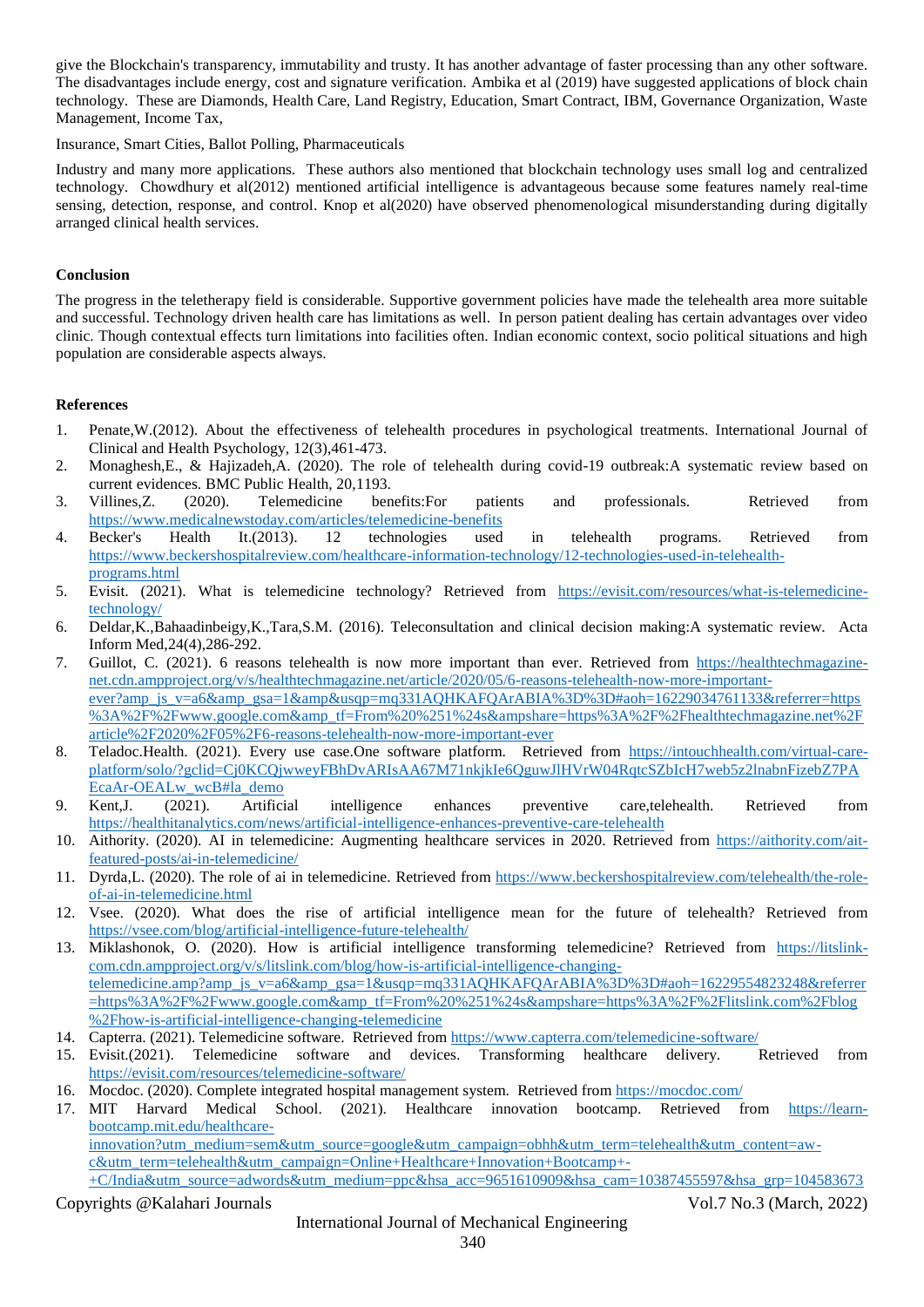[433&hsa\\_ad=521460367900&hsa\\_src=g&hsa\\_tgt=kwd-](https://learn-bootcamp.mit.edu/healthcare-innovation?utm_medium=sem&utm_source=google&utm_campaign=obhh&utm_term=telehealth&utm_content=aw-c&utm_term=telehealth&utm_campaign=Online+Healthcare+Innovation+Bootcamp+-+C/India&utm_source=adwords&utm_medium=ppc&hsa_acc=9651610909&hsa_cam=10387455597&hsa_grp=104583673433&hsa_ad=521460367900&hsa_src=g&hsa_tgt=kwd-13152760&hsa_kw=telehealth&hsa_mt=b&hsa_net=adwords&hsa_ver=3&gclid=Cj0KCQjwweyFBhDvARIsAA67M73pYS7QvuEbMDIEnMIXgjkc5MlcL6xuiqWEG66pDPevUnk5TvYmTa0aAuI2EALw_wcB)

[13152760&hsa\\_kw=telehealth&hsa\\_mt=b&hsa\\_net=adwords&hsa\\_ver=3&gclid=Cj0KCQjwweyFBhDvARIsAA67M73pY](https://learn-bootcamp.mit.edu/healthcare-innovation?utm_medium=sem&utm_source=google&utm_campaign=obhh&utm_term=telehealth&utm_content=aw-c&utm_term=telehealth&utm_campaign=Online+Healthcare+Innovation+Bootcamp+-+C/India&utm_source=adwords&utm_medium=ppc&hsa_acc=9651610909&hsa_cam=10387455597&hsa_grp=104583673433&hsa_ad=521460367900&hsa_src=g&hsa_tgt=kwd-13152760&hsa_kw=telehealth&hsa_mt=b&hsa_net=adwords&hsa_ver=3&gclid=Cj0KCQjwweyFBhDvARIsAA67M73pYS7QvuEbMDIEnMIXgjkc5MlcL6xuiqWEG66pDPevUnk5TvYmTa0aAuI2EALw_wcB) [S7QvuEbMDIEnMIXgjkc5MlcL6xuiqWEG66pDPevUnk5TvYmTa0aAuI2EALw\\_wcB](https://learn-bootcamp.mit.edu/healthcare-innovation?utm_medium=sem&utm_source=google&utm_campaign=obhh&utm_term=telehealth&utm_content=aw-c&utm_term=telehealth&utm_campaign=Online+Healthcare+Innovation+Bootcamp+-+C/India&utm_source=adwords&utm_medium=ppc&hsa_acc=9651610909&hsa_cam=10387455597&hsa_grp=104583673433&hsa_ad=521460367900&hsa_src=g&hsa_tgt=kwd-13152760&hsa_kw=telehealth&hsa_mt=b&hsa_net=adwords&hsa_ver=3&gclid=Cj0KCQjwweyFBhDvARIsAA67M73pYS7QvuEbMDIEnMIXgjkc5MlcL6xuiqWEG66pDPevUnk5TvYmTa0aAuI2EALw_wcB)

- 18. Turner,B., & DeMuro,J.P.(2021). Best telemedicine software of 2021. Retrieved from [https://www-techradar](https://www-techradar-com.cdn.ampproject.org/v/s/www.techradar.com/amp/best/best-telemedicine-software?amp_js_v=a6&_gsa=1&usqp=mq331AQHKAFQArABIA%3D%3D#aoh=16229557551144&referrer=https%3A%2F%2Fwww.google.com&_tf=From%20%251%24s&share=https%3A%2F%2Fwww.techradar.com%2Fbest%2Fbest-telemedicine-software)[com.cdn.ampproject.org/v/s/www.techradar.com/amp/best/best-telemedicine](https://www-techradar-com.cdn.ampproject.org/v/s/www.techradar.com/amp/best/best-telemedicine-software?amp_js_v=a6&_gsa=1&usqp=mq331AQHKAFQArABIA%3D%3D#aoh=16229557551144&referrer=https%3A%2F%2Fwww.google.com&_tf=From%20%251%24s&share=https%3A%2F%2Fwww.techradar.com%2Fbest%2Fbest-telemedicine-software)[software?amp\\_js\\_v=a6&amp\\_gsa=1&usqp=mq331AQHKAFQArABIA%3D%3D#aoh=16229557551144&referrer=https%](https://www-techradar-com.cdn.ampproject.org/v/s/www.techradar.com/amp/best/best-telemedicine-software?amp_js_v=a6&_gsa=1&usqp=mq331AQHKAFQArABIA%3D%3D#aoh=16229557551144&referrer=https%3A%2F%2Fwww.google.com&_tf=From%20%251%24s&share=https%3A%2F%2Fwww.techradar.com%2Fbest%2Fbest-telemedicine-software) [3A%2F%2Fwww.google.com&amp\\_tf=From%20%251%24s&ampshare=https%3A%2F%2Fwww.techradar.com%2Fbest](https://www-techradar-com.cdn.ampproject.org/v/s/www.techradar.com/amp/best/best-telemedicine-software?amp_js_v=a6&_gsa=1&usqp=mq331AQHKAFQArABIA%3D%3D#aoh=16229557551144&referrer=https%3A%2F%2Fwww.google.com&_tf=From%20%251%24s&share=https%3A%2F%2Fwww.techradar.com%2Fbest%2Fbest-telemedicine-software) [%2Fbest-telemedicine-software](https://www-techradar-com.cdn.ampproject.org/v/s/www.techradar.com/amp/best/best-telemedicine-software?amp_js_v=a6&_gsa=1&usqp=mq331AQHKAFQArABIA%3D%3D#aoh=16229557551144&referrer=https%3A%2F%2Fwww.google.com&_tf=From%20%251%24s&share=https%3A%2F%2Fwww.techradar.com%2Fbest%2Fbest-telemedicine-software)
- 19. Riopel,L.(2020). What is telepsychology and what software to use? Retrieved from [https://PositivePsychology.com/](https://positivepsychology.com/)
- 20. IBCCES.(2020). Top 5 hipaa compliant teletherapy platforms. Retrieved from [https://ibcces.org/blog/2020/04/15/top-hipaa](https://ibcces.org/blog/2020/04/15/top-hipaa-teletherapy-platforms/)[teletherapy-platforms/](https://ibcces.org/blog/2020/04/15/top-hipaa-teletherapy-platforms/)
- 21. Onlinetherapy. (2021). Web conferencing platforms. Retrieved from [https://www.onlinetherapy.com/provider](https://www.onlinetherapy.com/provider-resources/telecounseling-software/)[resources/telecounseling-software/](https://www.onlinetherapy.com/provider-resources/telecounseling-software/)
- 22. Maheu M.,Pulier,M.L. McMenamin,J.P.,Posen,L. (2012). Future of telepsychology,telehealth and various technologies in psychological research and practice. Professional Psychology, Research and Practice, 43(6), 613.
- 23. Ahmad,R.W.,Salah,K.,Jayaraman,R.,Yaqoob,I.,Ellaham,S.,& Omar,M.(2021). The role of blockchain technology in telehealth and telemedicine. International Journal of Medical Informatics, 148.
- 24. Kabir,S.M. (2012). Ethics in Psychological Practice. Retrieved from [https://www.researchgate.net/publication/325499941\\_Ethics\\_in\\_Psychological\\_Practice](https://www.researchgate.net/publication/325499941_Ethics_in_Psychological_Practice)
- 25. George, C. , & Duquenoy, P. (2008). Online Medical Consultations: Legal, Ethical and Social Perspectives. Ethical, Legal and Social Issues in Medical Informatics. 10.4018/978-1-59904-780-5.ch001.
- 26. Shaw, S., Wherton, J., Vijayaraghavan, S.,Morris, J., Bhattacharya, S., Hanson, P., Campbell-Richards, D., Ramoutar, S.,Collard, A.,Hodkinson, I., & Greenhalgh, T. (2018). Advantages and limitations of virtual online consultations in a NHS acute trust: the VOCAL mixed-methods study. Health Services and Delivery Research. 6. 1-136. 10.3310/hsdr06210.
- 27. Lin, J. C., Mclaughlin, D., Zurawski, D., Kennedy, N., & Kabbani, L. (2020). Comparison of virtual visit versus traditional clinic for management of varicose veins. Journal of telemedicine and telecare, 26(1-2), 100–104. <https://doi.org/10.1177/1357633X18797181>
- 28. Titov, T., Dear,B., Nielssen, O., Staples, L., Hadjistavropoulos, H.,
- Nugent, M., Adlam, K., Nordgreen,T., Bruvik, K.H., Hovland, A., Repål, A., Mathiasen,K., Kraepelien, M., Blom, K., Svanborg, C., Lindefors, N., Kaldo,V. (2018). ICBT in routine care: A descriptive analysis of successful clinics in five countries.Internet Interventions,13,108-115. Retrieved fro[m https://doi.org/10.1016/j.invent.2018.07.006.](https://doi.org/10.1016/j.invent.2018.07.006)
- 29. Sussman,R. (2004). Counseling over the internet:Benefits and challenges in the use of new technologies. Medicine. Retrieved from [https://www.semanticscholar.org/paper/Counseling-over-the-Internet%3A-Benefits-and-in-the-](https://www.semanticscholar.org/paper/Counseling-over-the-Internet%3A-Benefits-and-in-the-Sussman/c414f7c0b2a277655da3ed98debd6c25d1f498ba#citing-papers)[Sussman/c414f7c0b2a277655da3ed98debd6c25d1f498ba#citing-papers](https://www.semanticscholar.org/paper/Counseling-over-the-Internet%3A-Benefits-and-in-the-Sussman/c414f7c0b2a277655da3ed98debd6c25d1f498ba#citing-papers)
- 30. Frankland,A.G. (2010). The little psychotherapy book. New York: Oxford University Press.
- 31. Chamberlain,L.L.(2021). Practicing Psychotherapy: Lessons on helping patients and growing as a professional. New York: Routledge.
- 32. McLeod,J. (2013). An introduction to research in counselling and psychotherapy. Los Angeles : Sage.
- 33. Zeavin,H. (2021). The distance cure: A history of teletherapy. USA: MIT Press.
- 34. Scharff,J.S.(2013). Psychoanalysis online:Mental health, teletherapy and training. London: Karnac Books Ltd.
- 35. Cruz-Cunha,M.M.,Tavares,A.J.,Simoes,R. (2010). Handbook of research on developments in e-health and telemedicine: Technological and social perspectives. New York: Medical Information Science Reference.
- 36. National Research Council, Institute of Medicine, Division on Behavioral and Social Sciences and Education, Board on Health Sciences Policy, Forum on Aging, Disability, and Independence. (2015).The future of home health care: Workshop summary. NW: The National Academies Press.
- 37. Jude,H.D., & Balas,V.E. (2019). Telemedicine technologies:Big data, deep learning, robotics,mobile and remote applications for global healthcare. London: Academic Press.
- 38. anandabazar.com.( 2021). Keeping on wifi Router in home is it really safe? Retrieve from [https://www-anandabazar](https://www-anandabazar-com.cdn.ampproject.org/v/s/www.anandabazar.com/amp/lifestyle/keeping-on-wifi-router-in-home-is-it-really-safe-dgtl/cid/1284655?amp_js_v=a6&_gsa=1#referrer=https%3A%2F%2Fwww.google.com&_tf=From%20%251%24s&share=https%3A%2F%2Fwww.anandabazar.com%2Flifestyle%2Fkeeping-on-wifi-router-in-home-is-it-really-safe-dgtl%2Fcid%2F1284655)[com.cdn.ampproject.org/v/s/www.anandabazar.com/amp/lifestyle/keeping-on-wifi-router-in-home-is-it-really-safe](https://www-anandabazar-com.cdn.ampproject.org/v/s/www.anandabazar.com/amp/lifestyle/keeping-on-wifi-router-in-home-is-it-really-safe-dgtl/cid/1284655?amp_js_v=a6&_gsa=1#referrer=https%3A%2F%2Fwww.google.com&_tf=From%20%251%24s&share=https%3A%2F%2Fwww.anandabazar.com%2Flifestyle%2Fkeeping-on-wifi-router-in-home-is-it-really-safe-dgtl%2Fcid%2F1284655)[dgtl/cid/1284655?amp\\_js\\_v=a6&amp\\_gsa=1#referrer=https%3A%2F%2Fwww.google.com&amp\\_tf=From%20%251%24s](https://www-anandabazar-com.cdn.ampproject.org/v/s/www.anandabazar.com/amp/lifestyle/keeping-on-wifi-router-in-home-is-it-really-safe-dgtl/cid/1284655?amp_js_v=a6&_gsa=1#referrer=https%3A%2F%2Fwww.google.com&_tf=From%20%251%24s&share=https%3A%2F%2Fwww.anandabazar.com%2Flifestyle%2Fkeeping-on-wifi-router-in-home-is-it-really-safe-dgtl%2Fcid%2F1284655)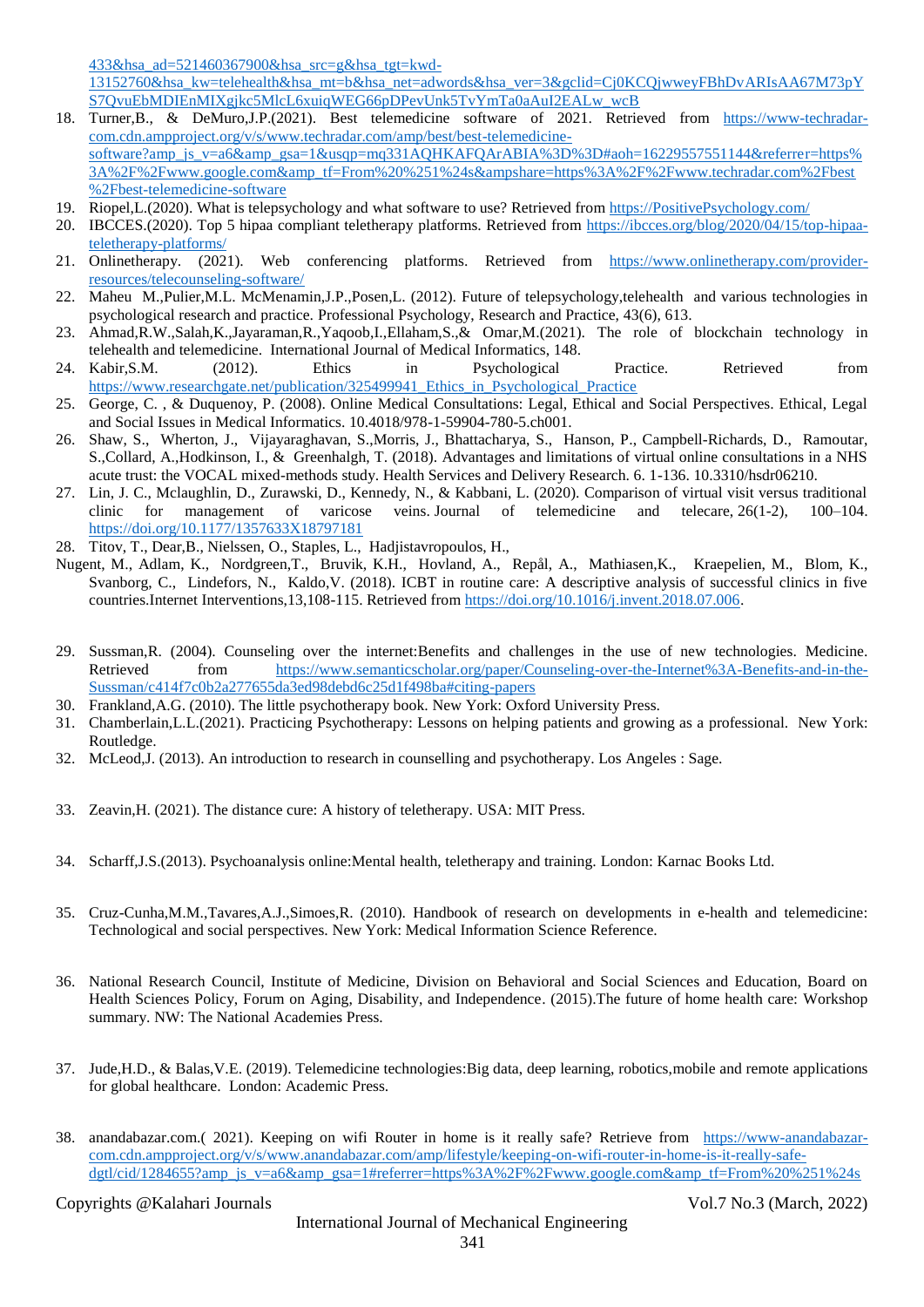[&ampshare=https%3A%2F%2Fwww.anandabazar.com%2Flifestyle%2Fkeeping-on-wifi-router-in-home-is-it-really-safe](https://www-anandabazar-com.cdn.ampproject.org/v/s/www.anandabazar.com/amp/lifestyle/keeping-on-wifi-router-in-home-is-it-really-safe-dgtl/cid/1284655?amp_js_v=a6&_gsa=1#referrer=https%3A%2F%2Fwww.google.com&_tf=From%20%251%24s&share=https%3A%2F%2Fwww.anandabazar.com%2Flifestyle%2Fkeeping-on-wifi-router-in-home-is-it-really-safe-dgtl%2Fcid%2F1284655)[dgtl%2Fcid%2F1284655](https://www-anandabazar-com.cdn.ampproject.org/v/s/www.anandabazar.com/amp/lifestyle/keeping-on-wifi-router-in-home-is-it-really-safe-dgtl/cid/1284655?amp_js_v=a6&_gsa=1#referrer=https%3A%2F%2Fwww.google.com&_tf=From%20%251%24s&share=https%3A%2F%2Fwww.anandabazar.com%2Flifestyle%2Fkeeping-on-wifi-router-in-home-is-it-really-safe-dgtl%2Fcid%2F1284655)

- 39. Stamm,B.H., & Perednia,D.A. (2000). Evaluating psychosocial aspects of telemedicine and telehealth systems. Professional Psychology: Research and Practice, 31(2),184-189.
- 40. Board of Governors: In supersession of the Medical Council of India (2020). Telemedicine practice guidelines: Enabling registered medical practitioners to provide healthcare using telemedicine.
- 41. World Health Organization. (2010). Telemedicine: opportunities and developments in member states. Report on the second global survey on ehealth. Global Observatory for eHealth Series,2.
- 42. 47th National Annual Conference of Indian Association of Clinical Psychologists.(2021). Souvenir: Digital interventions, challenges, and perspectives: Newer frontiers in clinical psychology.
- 43. 47th National Annual Conference of Indian Association of Clinical Psychologists.(2021). Compendium of abstracts: Digital interventions, challenges, and perspectives: Newer frontiers in clinical psychology.
- 44. American Psychological Association. (2013). Guidelines for the practice of telepsychology. American Psychologists, 68(9), 791-800.
- 45. Australian Psychological Society. (xx). Telehealth measures to improve access to
- psychological services for rural and remote

patients under the Better Access initiative:CONSIDERATIONS FOR PROVIDERS.

- 46. Bennett,B. (xx). Using Telehealth as a Model for Blockchain HIT Adoption. Retrieved from <https://doi.org/10.30953/tmt.v2.25>
- 47. Xx. (xx). A code of ethics for psychology. Xx.
- 48. American Psychological Association. (2017). Ethical principles of psychologists and code of conduct.
- 49. Department of Clinical Psychology, NIMHANS. (2020). Guidelines for tele-psychotherapy services.
- 50. Weitz,P. (2015). e-Beratung: Online Counselling and Psychotherapy –the challenge for the next ten years, let's dare together. e-beratungsjournal.net,11(3).
- 51. Pieperhoff,M.(2018). The Explanatory Power of Reciprocal Behavior for the Inter-Organizational Exchange Context. Sustainability,10(1850).
- 52. Xx.(xx). Reciprocity of liking. Xx.
- 53. Statista Research Department. (2021). Smarrphone users in india 2015-2025. Retrieved from [https://www.statista.com/statistics/467163/forecast-of-smartphone-users-in](https://www.statista.com/statistics/467163/forecast-of-smartphone-users-in-india/#:~:text=The%20number%20of%20smartphone%20users,3.8%20billion%20users%20in%202021.&text=The%20number%20of%20smartphone%20users%20worldwide%20is%20projected%20to,nearly%202.7%20billion%20by%202019)[india/#:~:text=The%20number%20of%20smartphone%20users,3.8%20billion%20users%20in%202021.&text=The%20num](https://www.statista.com/statistics/467163/forecast-of-smartphone-users-in-india/#:~:text=The%20number%20of%20smartphone%20users,3.8%20billion%20users%20in%202021.&text=The%20number%20of%20smartphone%20users%20worldwide%20is%20projected%20to,nearly%202.7%20billion%20by%202019) [ber%20of%20smartphone%20users%20worldwide%20is%20projected%20to,nearly%202.7%20billion%20by%202019.](https://www.statista.com/statistics/467163/forecast-of-smartphone-users-in-india/#:~:text=The%20number%20of%20smartphone%20users,3.8%20billion%20users%20in%202021.&text=The%20number%20of%20smartphone%20users%20worldwide%20is%20projected%20to,nearly%202.7%20billion%20by%202019)
- 54. O'Neill,A. (2021). Total population of india 2026. Retrieved from [https://www.statista.com/statistics/263766/total](https://www.statista.com/statistics/263766/total-population-of-india/)[population-of-india/](https://www.statista.com/statistics/263766/total-population-of-india/)
- 55. Tamm M. E. (1993). Models of health and disease. The British journal of medical psychology, 66 ( Pt 3), 213–228. <https://doi.org/10.1111/j.2044-8341.1993.tb01745.x>
- 56. Retrieved fro[m https://www.i-scoop.eu/blockchain-distributed-ledger-technology/](https://www.i-scoop.eu/blockchain-distributed-ledger-technology/)
- 57. Rahman,M.A.(2020). Retrieved from. [https://medium.com/born-to-lead/five-core-technologies-of-artificial-intelligence-](https://medium.com/born-to-lead/five-core-technologies-of-artificial-intelligence-5cea219f49ed)[5cea219f49ed](https://medium.com/born-to-lead/five-core-technologies-of-artificial-intelligence-5cea219f49ed)
- 58. <https://www.salesforce.com/products/platform/best-practices/cloud-computing/>
- 59. <https://www.iotforall.com/what-is-internet-of-things>
- 60. Ganapathy,K.(2006). Telemedicine in india. APBN,10(19).
- 61. Chellaiyan, V., Nirupama,A.Y., & Taneja, N. (2019). Telemedicine in India: Where do we stand?. Journal of Family Medicine and Primary Care. 8. 1872. 10.4103/jfmpc.jfmpc\_264\_19